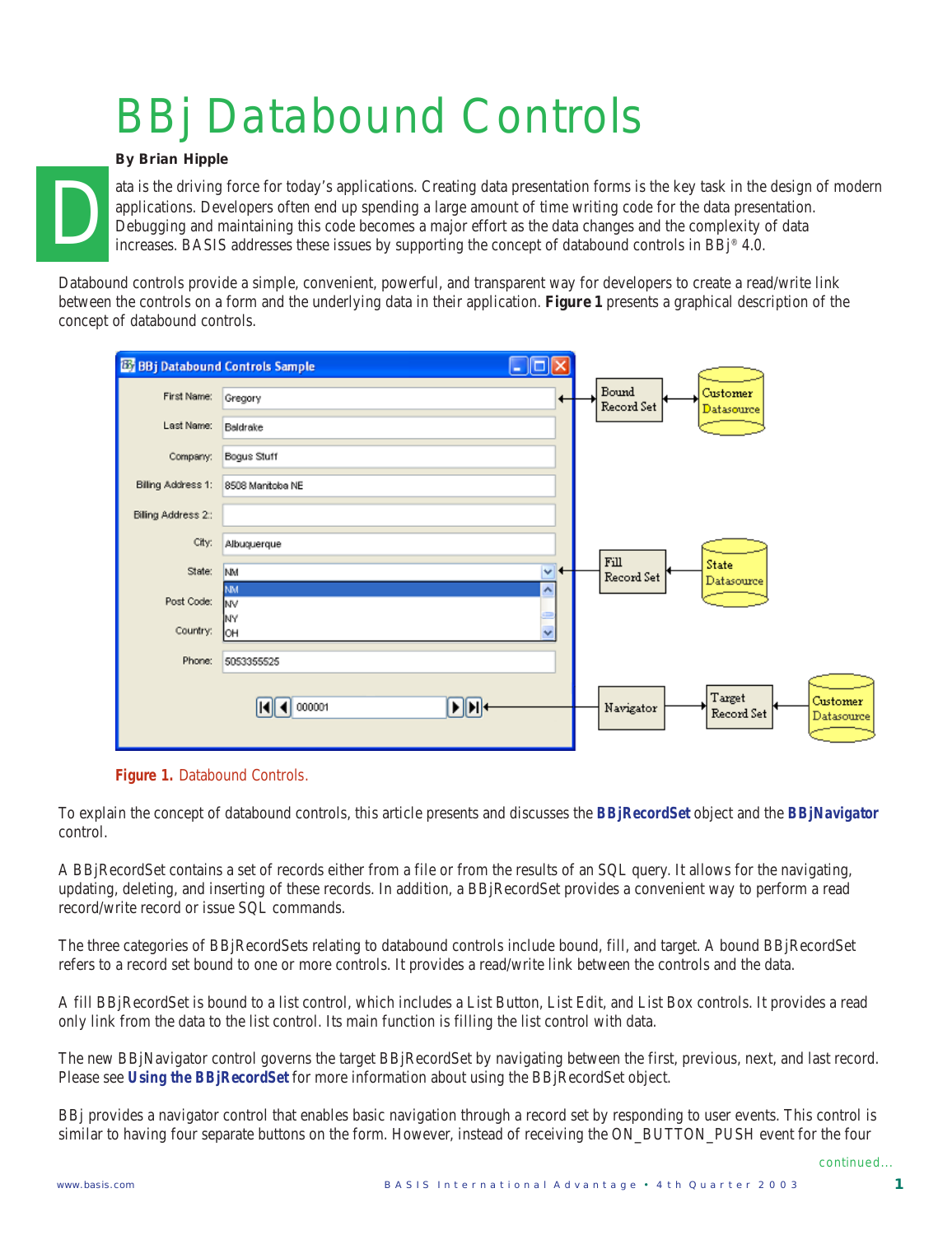different buttons, the program now receives four separate navigator events: ON\_NAV\_FIRST, ON\_NAV\_PREVIOUS, ON\_NAV\_NEXT, and ON\_NAV\_LAST.

When generating these events, a typical application validates the current record and then writes the record by calling the update method on the record set. The application then moves the record set pointer by calling the first, previous, next, or last method on the record set object. Furthermore, using databound controls does not require using a navigator control, as the application developer can choose to navigate through a record set in response to other control events or program conditions. **Figure 2** shows a sample of how an application can handle an ON\_NAV\_NEXT event on a navigator control.

```
rem ' -------------------------------
rem ' Win=101 Ctl=120 BBj Navigator (Navigator) NAV_NEXT (N3:113)
rem ' -------------------------------
W101_C120_NAV_NEXT:
rem ' Notify Event - Navigator - Next Record [>]
gb__navigator!=bbjapi().getSysGui().getWindow(gb__win.FORM).getControl(120)
gb__recordset!=gb__navigator!.getTargetRecordSet(err=*return)
rem ' Retrieve the current record
gb__recorddata!=gb__recordset!.getRecordData()
rem ' TODO: Insert validation here
rem ' Update the current record
gb__recordset!.writeRecordData(gb__recorddata!)
rem ' Move the record pointer to the next record
gb__recordset!.next(err=*next)
RETURN
Figure 2. Handling a Navigator Event.
```
This article explained the simplicity, convenience, power, and transparency of databound controls. BASIS provides developers with the ability to create databound controls, record sets, and the BBjNavigator control using GUIBuilder®, ResBuilder®, and programmatically using object syntax. By using ResBuilder and GUIBuilder and following the steps below, developers can now build an application with databound controls in minutes, without ever writing a single line of code!

#### **Step 1: Create a GUIBuilder project**

- 1. Run GUIBuilder from a machine with BBj installed.
- 2. Create a new GUIBuilder project by selecting **New** from the **File** menu.
- 3. Browse to the **<bbj install dir>/guibuilder** directory and type in a project name, i.e. DataBound.
- 4. Click the **Save** button.

#### **Step 2: Create a resource file**

- 1. GUIBuilder now displays a dialog box asking if you want to create a resource file.
- 2. Select the **Yes** button to create the resource file, which launches ResBuilder .
- 3. Create the Customer DB record set by selecting **BBjRecordSet** node, right mouse click, then select **Add** from the menu.
	- a. Select the **SQL radio button** on the Record Set Type tab.
	- b. Click the **Build** button.
	- c. Click the **Query** button.

*continued...*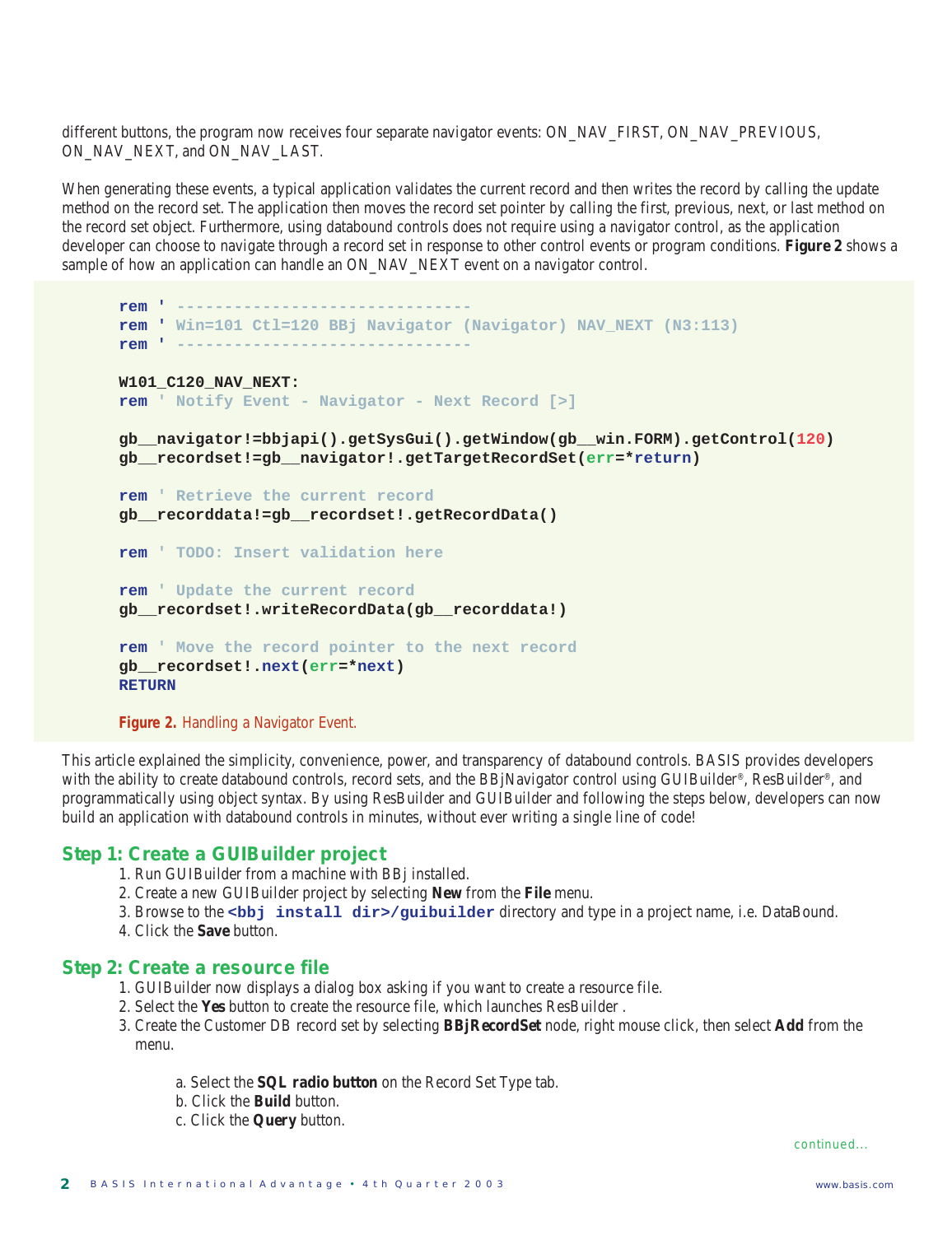- d. Enter a valid user name and password (setup in Enterprise Manager, with default of admin/admin123).
- e. Click the **Query Databases** button.
- f. Select the **ChileCompany** database in the list box.
- g. Click the **OK** button twice.
- h. Select the **SQL Command** tab.
- i. Type "**select \* from customer"** in the edit box.
- j. Select the **SQL Connection tab.**
- k. Click the **Test** button. If the specified information is valid, a MessageBox containing **"Connection is Valid"** appears.
- l. Type **"Customer DB"** in the **Name** property.

After creating the Customer DB set, the ResBuilder screen looks like **Figure 3**:

| "TResBuilder - New Resource/modified)<br>File Edit Yesu Wedow Help                                                                           |                                                                                                                                                                                                        |                        |                                                                                                                                               | $-50$                                                                                                      |
|----------------------------------------------------------------------------------------------------------------------------------------------|--------------------------------------------------------------------------------------------------------------------------------------------------------------------------------------------------------|------------------------|-----------------------------------------------------------------------------------------------------------------------------------------------|------------------------------------------------------------------------------------------------------------|
|                                                                                                                                              | DGB 시작제에 미터리 페이트 호텔                                                                                                                                                                                    |                        |                                                                                                                                               |                                                                                                            |
| <b>The Resource</b><br><b>E</b> Form<br>Old Window<br><b>The Planu</b><br><b>E</b> Insage Ltd.<br><b>B</b> Bit Record Set<br>101 Customer DD | 15 101 Custamer DB<br>Record Set Type   Made   SQL Conmerd   SQL Connection  <br>Record Set Tye<br>F \$91 Connect String<br>abc.bast.localhort.2001?databare=ChileCompany&use=admin@aa<br><b>C</b> Ele | 日回因<br>Build.<br>Down. | Property<br>Manie<br>Record Set ID<br>Receid Set Type<br>Mode<br>SDL Connect Shing<br><b>SGL Command</b><br>File Name<br><b>File Template</b> | Value<br>Custoner DD<br>101<br>SQL<br>jdbo baois localiwat 2001 <sup>5</sup> data<br>select " hom customer |
| Ready<br><b>By start</b>                                                                                                                     | <b><i>BONSSCROP</i></b>                                                                                                                                                                                | Bir Bir Dr B Bir       | 面。<br>$\mathbf{D}$<br><b>Sec.</b>                                                                                                             | Come Carston                                                                                               |

**Figure 3.** ResBuilder Customer DB.

*continued...*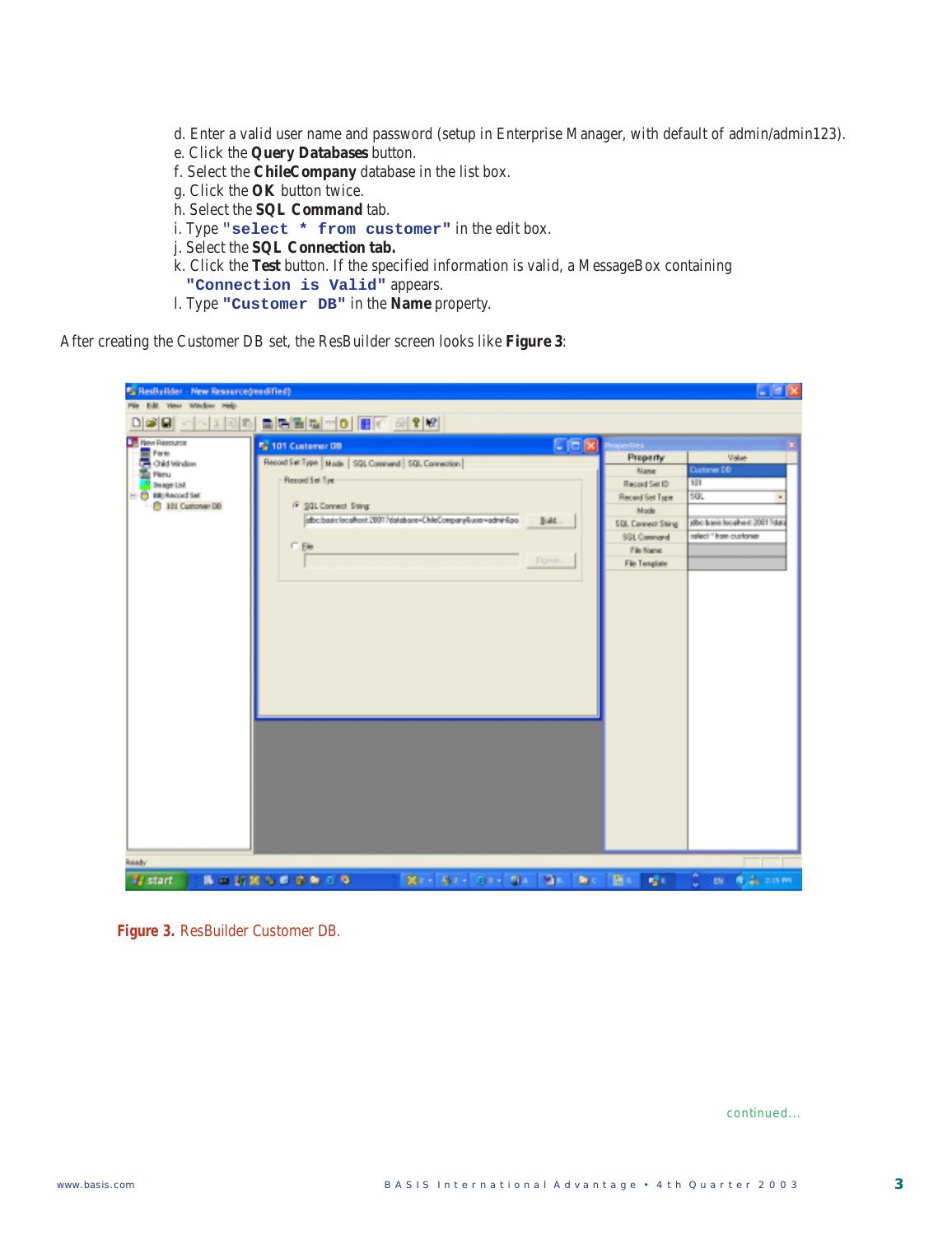- 4. Create the State File record set by selecting the **BBj Record set** node, right mouse click, then select **Add** from the menu
	- a. Select the **File** radio button on the Record Set Type tab.
	- b. Click the **Browse** button.
	- c. Select the **<bbj install dir>/demos/chiledd/data/STATE** file.
	- d. Click the **Select** button on the File Template tab
	- e. Enter a valid user name and password (setup in Enterprise Manager, with default of admin/admin123).
	- f. Click the **Get Template** button.
	- g. Click on the OK button.
	- h. Type **"State File"** in the Name property.

After creating the State File record set, the ResBuilder screen looks like **Figure 4**:

| <b>19 New Resource</b><br>Fam<br>Child Window<br><b>BEL Menu</b><br><b>Image List</b> | <b>Pr</b> 101 Customer Off                                    | - DX Muetes                 |                                                         |
|---------------------------------------------------------------------------------------|---------------------------------------------------------------|-----------------------------|---------------------------------------------------------|
|                                                                                       | Reced Set Type   Mode   SQL Connered   SQL Connection         | Property                    | <b>Value</b><br>State Fae                               |
|                                                                                       | □回区<br><b>Ca</b> 102 State File                               | Maine<br>Record Set ID      | 102                                                     |
| - 图 Biti Record Set                                                                   | Record Set Type   Mode   File Template                        | <b>Fincord Set Type</b>     | Film                                                    |
| 101 Customer DB<br><sup>(1)</sup> 102 State File                                      |                                                               | Mode                        |                                                         |
|                                                                                       | Record Set Tue                                                | SGL Cannect Stang           |                                                         |
|                                                                                       | <b>F SIX Connect String</b>                                   | SQL Cannand                 |                                                         |
|                                                                                       | <b>Hall</b>                                                   | File Name<br>File Tetralate | C. Program Files/Ibasis/Identist<br>CODE CIZLAMME CITS) |
|                                                                                       |                                                               |                             |                                                         |
|                                                                                       | <b>IF Ele</b>                                                 |                             |                                                         |
|                                                                                       | C:\Program Files\basis\deinail\chiledd\data\5TATE<br>Exports. |                             |                                                         |
|                                                                                       |                                                               |                             |                                                         |
|                                                                                       |                                                               |                             |                                                         |
|                                                                                       |                                                               |                             |                                                         |
|                                                                                       |                                                               |                             |                                                         |
|                                                                                       |                                                               |                             |                                                         |
|                                                                                       |                                                               |                             |                                                         |
|                                                                                       |                                                               |                             |                                                         |
|                                                                                       |                                                               |                             |                                                         |
|                                                                                       |                                                               |                             |                                                         |
|                                                                                       |                                                               |                             |                                                         |
|                                                                                       |                                                               |                             |                                                         |
|                                                                                       |                                                               |                             |                                                         |
|                                                                                       |                                                               |                             |                                                         |
|                                                                                       |                                                               |                             |                                                         |
|                                                                                       |                                                               |                             |                                                         |
|                                                                                       |                                                               |                             |                                                         |



5. Create a Form by selecting the Form node, right mouse click, and select **Add** from the menu

a. Type **"BBj Databound Controls Sample"** in the Name property

- b. For every column in the Customer DB except for state:
	- Add a static field and edit box to the Form
	- For each edit box, select **101 Customer DB** for the Bound Record Set
	- For each edit box, select the appropriate column for the Record Field

*continued...*